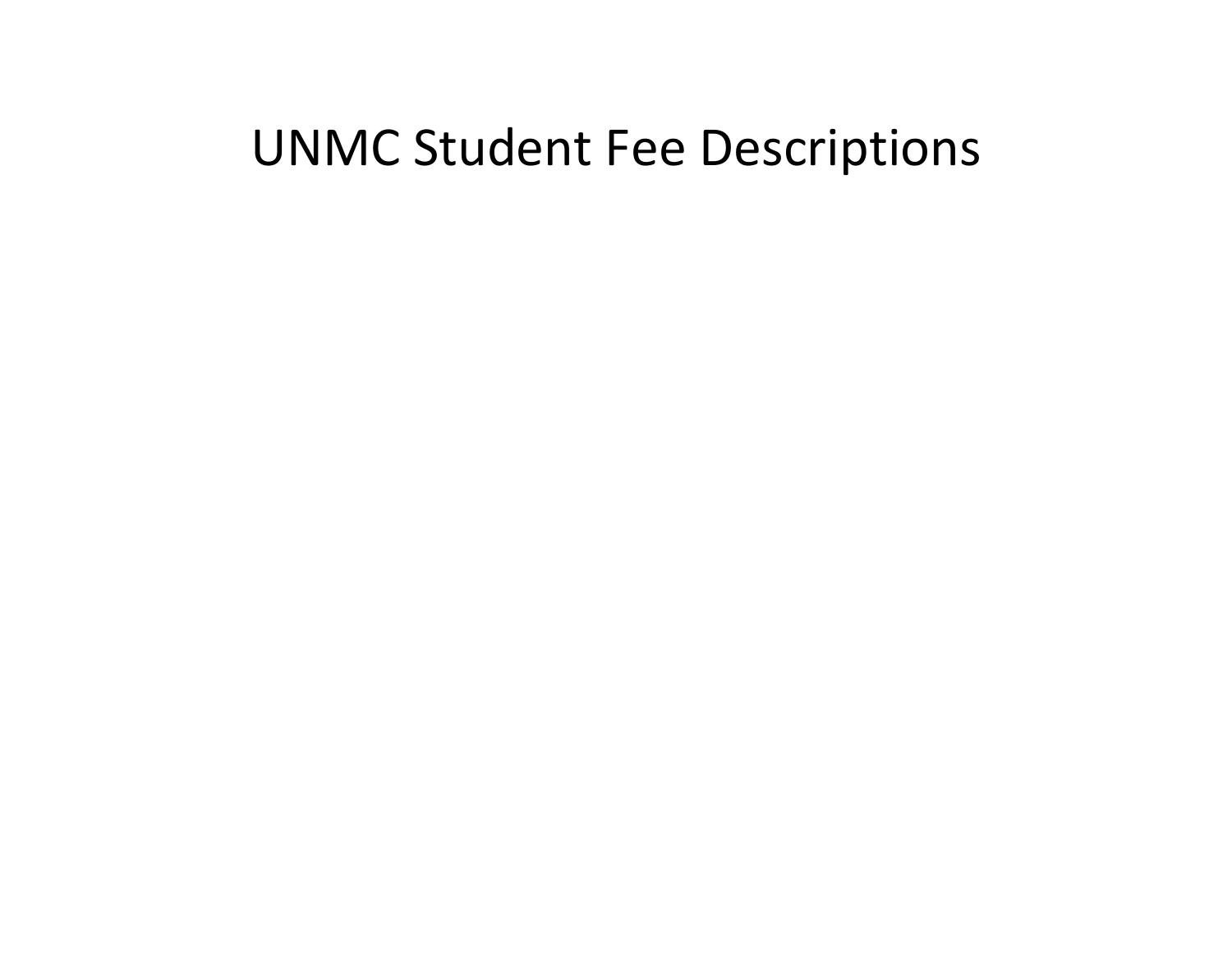College of Allied Health Professions

# **COURSE RELATED FEES FEES FEES FEES FEE Rationale**

#### **Cardiovascular Interventional Technology**

| <b>CVIT Spring Course Fee</b>           | <b>Spring Semester</b> | Covers Spring course fees needed for poster in MITS<br>468R/668R                                                                                             |
|-----------------------------------------|------------------------|--------------------------------------------------------------------------------------------------------------------------------------------------------------|
| Cytotechnology                          |                        |                                                                                                                                                              |
| <b>CYTO Fall Course Fee</b>             | <b>Fall Semester</b>   | Covers white coat expense in 701                                                                                                                             |
| <b>CYTO Spring Course Fee</b>           | <b>Spring Semester</b> | Covers poster expense in 714                                                                                                                                 |
| Cytotechnology Microscope Rental Fee    | <b>Fall Semester</b>   | Covers \$25 microscope rental in 701, 702, 703, 704, 705                                                                                                     |
| Cytotechnology Microscope Rental Fee    | <b>Spring Semester</b> | Covers \$25 microscope rental in 710, 711, 713, 714                                                                                                          |
| Cytotechnology Virtual Microscopy Fee   | <b>Fall Semester</b>   | Covers \$175 virtual microscopy in 702, 703, 704, 705                                                                                                        |
| Cytotechnology Virtual Microscopy Fee   | <b>Spring Semester</b> | Covers \$175 virtual microscopy in 710, 711, 714                                                                                                             |
| <b>Diagnostic Medical Sonography</b>    |                        |                                                                                                                                                              |
|                                         |                        | Covers Fall course fees for SDMS Membership fee (MITS                                                                                                        |
| <b>DMS Fall Course Fee</b>              | <b>Fall Semester</b>   | 415S/615S), and Trajecsys enrollment fee (MITS 412S/612S)                                                                                                    |
| <b>DMS Spring Course Fee</b>            | <b>Spring Semester</b> | Covers Spring course fees for exhibits (MITS 419S/619S)                                                                                                      |
| <b>Genetic Counseling</b>               |                        |                                                                                                                                                              |
| GC 1 Fall Course Fee (Year 1 Only)      | <b>Fall Semester</b>   | Covers Fall course fees for standardized patient costs (GENC<br>610)                                                                                         |
| GC 1 Spring Course Fee (Year 1 Only)    | <b>Spring Semester</b> | Covers Spring course fees for standardized patient costs<br>(GENC 611)                                                                                       |
| GC 2 Fall Course Fee (Year 2 Only)      | <b>Fall Semester</b>   | Covers Fall course fees for strength assessment tool (GENC<br>710)                                                                                           |
| GC 2 Spring Course Fee (Year 2<br>Only) | <b>Spring Semester</b> | Covers Spring course fees for board practice exam (\$55)<br>(GENC 711), LEND or project DOCC (\$30) (GENC 718) and<br>research poster fee (\$100) (GENC 722) |
| <b>Magnetic Resonance Imaging</b>       |                        |                                                                                                                                                              |
|                                         |                        | Covers Fall course fees for printed clinical handbook and                                                                                                    |
| <b>MRI Fall Course Fee</b>              | <b>Fall Semester</b>   | Trajecsys enrollment fee (MITS 465R/665R)                                                                                                                    |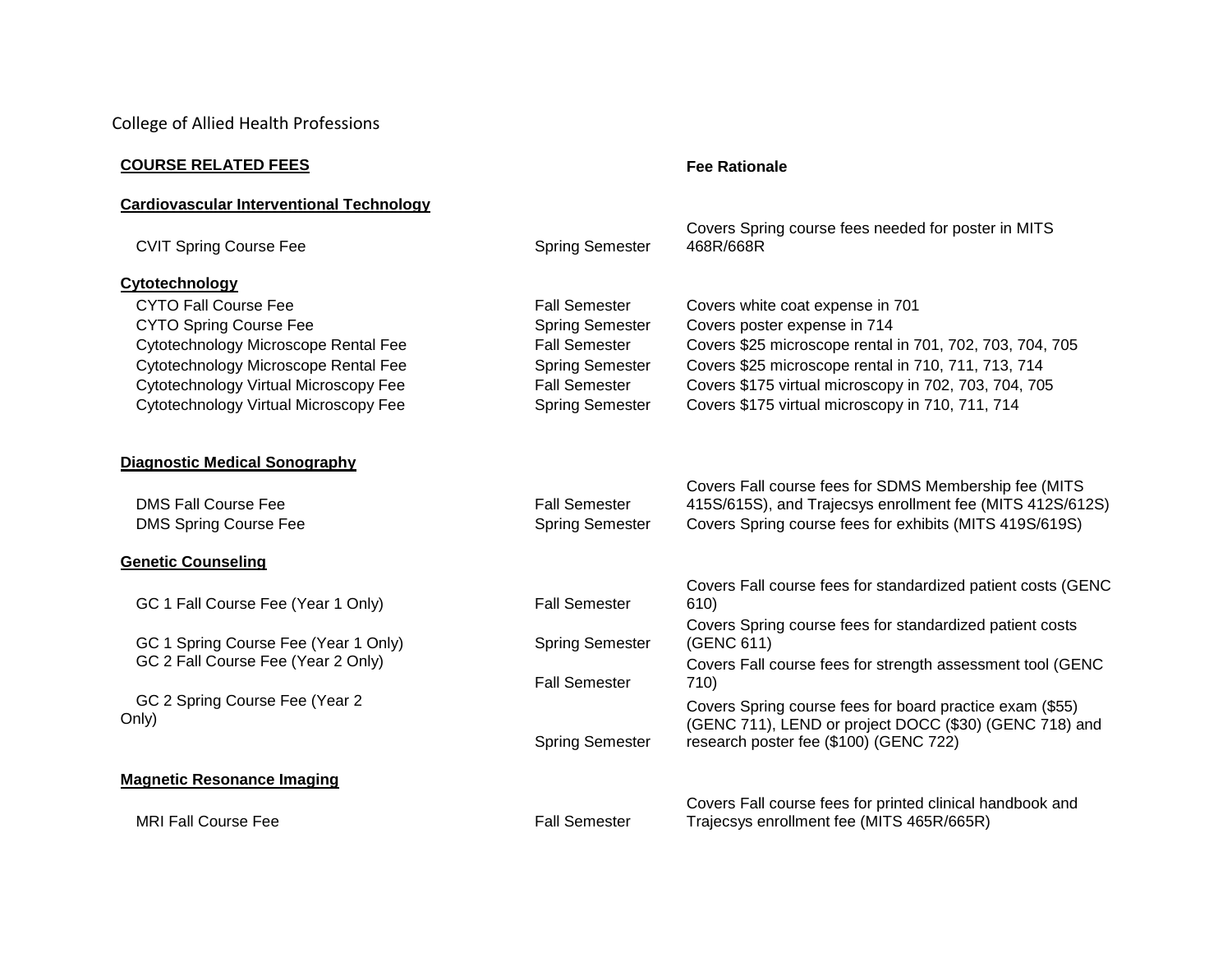| <b>MRI Spring Course Fee</b>                      | <b>Spring Semester</b> | Covers Spring course fees for poster (MITS 468R/668R)                                                                                                                                                                                                                  |
|---------------------------------------------------|------------------------|------------------------------------------------------------------------------------------------------------------------------------------------------------------------------------------------------------------------------------------------------------------------|
| <b>Medical Imaging &amp; Therapeutic Sciences</b> |                        |                                                                                                                                                                                                                                                                        |
| MITS 434S Vascular Sonography Externship          | Per Course             | Covers Trajecsys enrollment fee; NDS students only                                                                                                                                                                                                                     |
| MITS 436S Adult Cardiac Sonography Externship     | Per Course             | Covers Trajecsys enrollment fee; NDS students only                                                                                                                                                                                                                     |
| MITS 634S Vascular Sonography Externship          | Per Course             | Covers Trajecsys enrollment fee; NDS students only                                                                                                                                                                                                                     |
| MITS 636S Adult Cardiac Sonography Externship     | Per Course             | Covers Trajecsys enrollment fee; NDS students only                                                                                                                                                                                                                     |
| <b>Medical Laboratory Science</b>                 |                        |                                                                                                                                                                                                                                                                        |
| MLS 552 (Pharmacy)                                | Per Course             | Covers printing of resources used for class activities                                                                                                                                                                                                                 |
| <b>MLS Fall Manual Fee</b>                        | <b>Fall Semester</b>   | Covers Fall course manuals needed in biohazardous areas<br>(MLS 407, 408, 409, 410, 411)                                                                                                                                                                               |
| MLS Fall Microscope Rental Fee                    | <b>Fall Semester</b>   | Covers maintenance of microscopes on UNMC Omaha and<br>Kearney campus; yearly cleaning cost has increased as well<br>as replacement parts/repairs                                                                                                                      |
|                                                   |                        |                                                                                                                                                                                                                                                                        |
| <b>Medical Nutrition Education</b>                |                        |                                                                                                                                                                                                                                                                        |
| <b>MMN1 Fall Course Fee</b>                       | <b>Fall Semester</b>   | Covers Fall course fees needed for lab coat (\$40), Stand<br>Patient (3 hrs; \$65), shared reference materials (\$50) (MNED<br>777)                                                                                                                                    |
| MMN1 Spring Course Fee                            | <b>Spring Semester</b> | Covers Spring course fees needed for professional meeting<br>registration (\$200) (MNED 722); Stand Patient (3 hrs; \$65),<br>shared reference materials (\$50) (MNED 787)                                                                                             |
| <b>MMN1 Summer Course Fee</b>                     | <b>Summer Semester</b> | Covers Summer course fees needed for RD Exam study<br>guides (\$65 and \$385) (MNED 779)                                                                                                                                                                               |
| <b>MMN2 Fall Course Fee</b>                       | <b>Fall Semester</b>   | Covers Fall course fees needed for \$100 poster and \$50<br>abstract fee (MNED 790)                                                                                                                                                                                    |
| <b>Physical Therapy</b>                           |                        |                                                                                                                                                                                                                                                                        |
| PT1 Spring Course Fee (Year 1 PT Only)            | <b>Spring Semester</b> | Covers Spring course fees for copies supplemental materials<br>and supplies for biomechanics demos (HMS II- \$10); SPs for<br>medical interview simulation (PsychoSoc Course I- \$10);<br>Clinical education data management software system access<br>(PHYT 500-\$25) |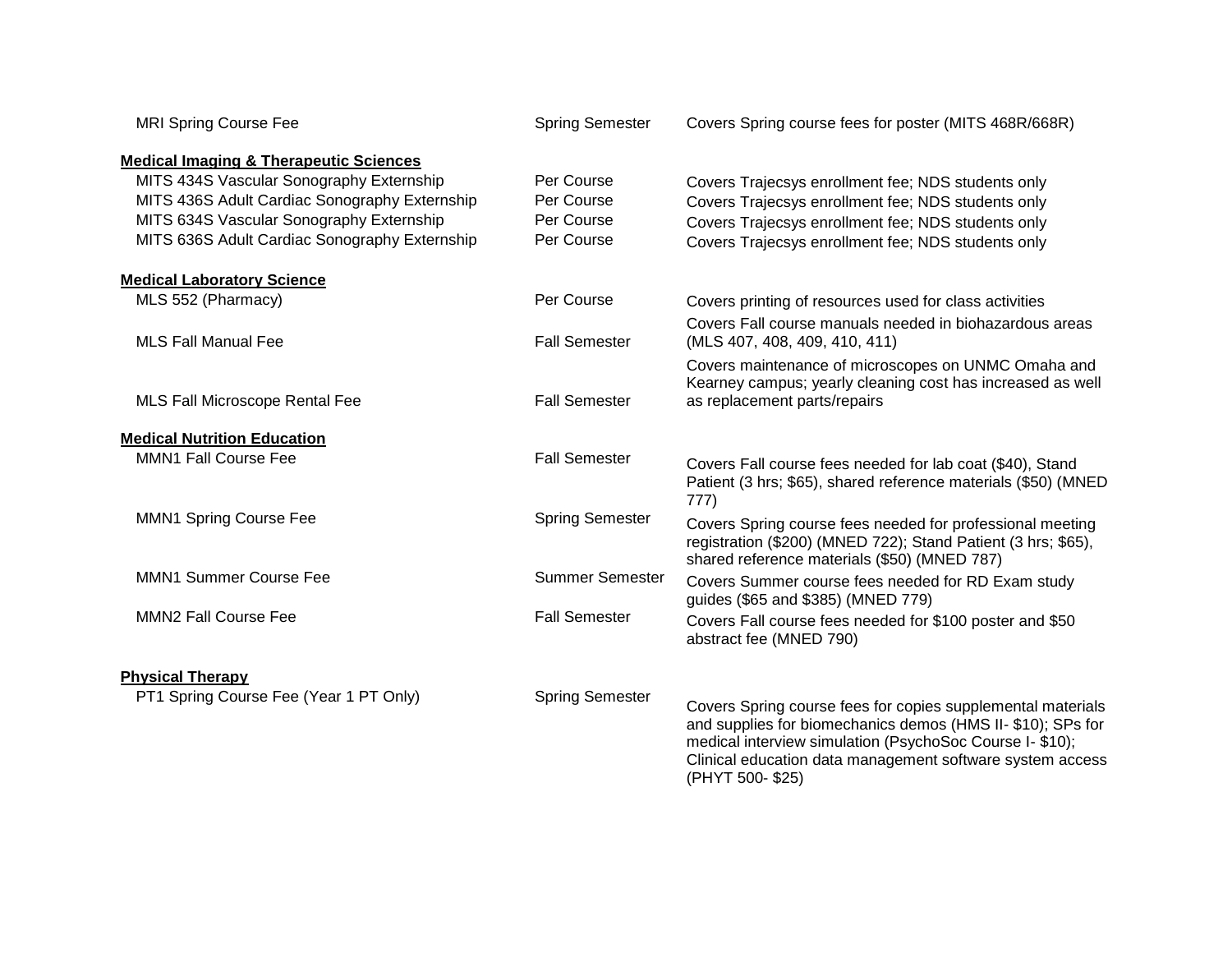| PT1 Summer Course Fee (Year 1 PT Only) | <b>Summer Semester</b> | Covers Summer course fees for copies of supplemental<br>materials (PHYT 510- \$5; HMS III- \$5), SPs for integrated<br>simulation (Seminar III-\$5)                                                                                                                                                                                                                                                        |
|----------------------------------------|------------------------|------------------------------------------------------------------------------------------------------------------------------------------------------------------------------------------------------------------------------------------------------------------------------------------------------------------------------------------------------------------------------------------------------------|
| PT2 Fall Course Fee (Year 2 PT Only)   | <b>Fall Semester</b>   | Covers Fall course fees for copies of supplemental materials<br>(\$5 - PHYT 605) (\$5 - PHYT 615) (\$5 - PHYT 630)                                                                                                                                                                                                                                                                                         |
| PT2 Spring Course Fee (Year 2 PT Only) | <b>Spring Semester</b> | Covers Spring course fees for copies of supplemental<br>materials (\$5 - PHYT 606) (\$7 - PHYT 614); standardized<br>testing booklets for the Standardized Testing in Pediatrics<br>lecture (\$7) (PHYT 612); supplementary materials and course<br>evaluation bubble sheets (\$5) (PHYT 624); supplementary<br>materials and poster costs for CAHP Forum on Evidence-<br>Based Practice (\$38) (PHYT 740) |
| PT2 Summer Course Fee (Year 2 PT Only) | <b>Summer Semester</b> | Covers Summer course fees for annual subscription of CPI<br>tool and the CSIF, clinical education data management<br>software (\$32)(PHYT 650)                                                                                                                                                                                                                                                             |
| PT3 Fall Course Fee (Year 3 PT Only)   | <b>Fall Semester</b>   | Covers Fall course fees for copies of supplemental materials<br>(\$5 - PHYT 720) (\$5 - PHYT 727); annual subscription of CPI<br>tools, the CSIF, and clinical education data management<br>software (\$32) (PHYT 750)                                                                                                                                                                                     |
| PT3 Spring Course Fee (Year 3 PT Only) | <b>Spring Semester</b> | Covers Spring course fees for annual subscription of CPI<br>tools, the CSIF, and clinical education data management<br>software (\$32 - PHYT 751) (\$32 - PHYT 752)                                                                                                                                                                                                                                        |
| <b>Physician Assistant</b>             |                        |                                                                                                                                                                                                                                                                                                                                                                                                            |
| PA1 Spring Course Fee (Year 1 PA Only) | <b>Spring Semester</b> | Covers Spring course fees for instructional materials, clinical<br>supplies and standardized patients (\$60)(PHAS 630);<br>instructional materials and student medical documentation<br>books (\$25) (PHAS 632), and instructional materials,<br>standardized patients and printing (\$120) (PHAS 650)                                                                                                     |
| PA1 Summer Course Fee (Year 1 PA Only) | <b>Summer Semester</b> | Covers Summer course fees for instructional materials, clinical<br>supplies, standardized patients, skills workshops, ACLS, and<br>PALS instruction (\$540)(PHAS 635); instructional materials<br>and printing (\$35 - PHAS 637) (\$25 - PHAS 645) (\$35 - PHAS<br>655), and instructional materials, printing, poster development<br>and presentation (\$20) (PHAS 670)                                   |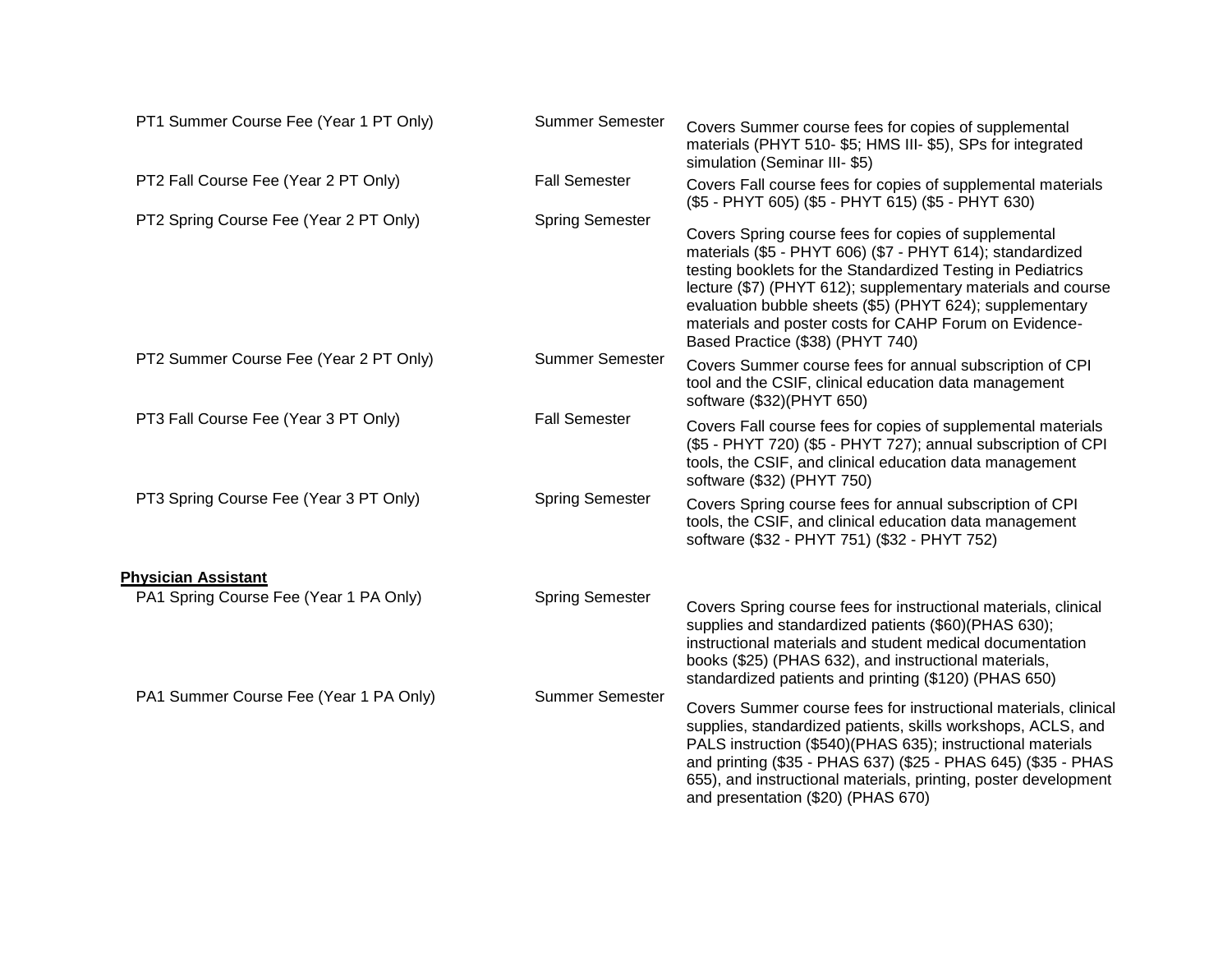| PA2 Fall Course Fee (Year 2 PA Only)        | <b>Fall Semester</b>   | Covers Fall course fees for instructional materials,<br>standardized patients, and printing (\$100)(PHAS 656);<br>instructional materials and printing (\$20 - PHAS 660) (\$25 -<br>PHAS 665); and PA Clerkship Fee for Fall Clerkships (\$178) |
|---------------------------------------------|------------------------|-------------------------------------------------------------------------------------------------------------------------------------------------------------------------------------------------------------------------------------------------|
| PA2 Spring Course Fee (Year 2 PA Only)      | <b>Spring Semester</b> | Covers Spring course fees for PA Clerkship Fee for Spring<br>Clerkships (\$178)                                                                                                                                                                 |
| PA3 Fall Course Fee (Year 3 PA Only)        | <b>Fall Semester</b>   | Covers Fall course fees for PA Clerkship Fee for Fall<br>Clerkships (\$178)                                                                                                                                                                     |
| <b>Radiation Therapy</b>                    |                        |                                                                                                                                                                                                                                                 |
| Rad Therp Fall Course Fee                   | <b>Fall Semester</b>   | Covers Fall course fees needed for VERT maintenance<br>Covers Spring course fees needed for poster in MITS                                                                                                                                      |
| Rad Therp Spring Course Fee                 | <b>Spring Semester</b> | 435T/635T                                                                                                                                                                                                                                       |
| Rad Therp Summer Course Fee                 | <b>Summer Semester</b> | Covers Summer course fees needed for board exam materials<br>in MITS 445T/645T                                                                                                                                                                  |
| Radiography                                 |                        |                                                                                                                                                                                                                                                 |
| RAD1 Fall Course Fee (Year 1 RAD Only)      | <b>Fall Semester</b>   | Covers Fall course fees for purchase of lead markers (\$30)<br>and Trajecsys enrollment fee (\$150)(MITS 315R) and ASRT<br>Membership fee for educational resources (\$35) (MITS 402R)                                                          |
|                                             |                        | Covers Spring course fees for poster (\$87)(MITS 306R) and<br>Board review seminar and exam prep resources (\$260) (MITS                                                                                                                        |
| RAD2 Spring Course Fee (Year 2 RAD Only)    | <b>Spring Semester</b> | 407R)                                                                                                                                                                                                                                           |
| <b>LABORATORY FEES</b>                      |                        |                                                                                                                                                                                                                                                 |
| <b>Clinical Perfusion</b>                   |                        |                                                                                                                                                                                                                                                 |
| Perfusion1 Spring Lab Fee (Year 1 CPE Only) | <b>Spring Semester</b> | Covers Spring lab fees for transducers, tubing and other<br>miscellaneous supplies (CLPR 515)                                                                                                                                                   |
| Perfusion1 Summer Lab Fee (Year 1 CPE Only) | <b>Summer Semester</b> | Covers Summer lab fees for supplies including syringes,<br>gloves, masks, needles, sharps containers, and animal care<br>charges (CLPR 701)                                                                                                     |
|                                             |                        |                                                                                                                                                                                                                                                 |

# **Cytotechnology**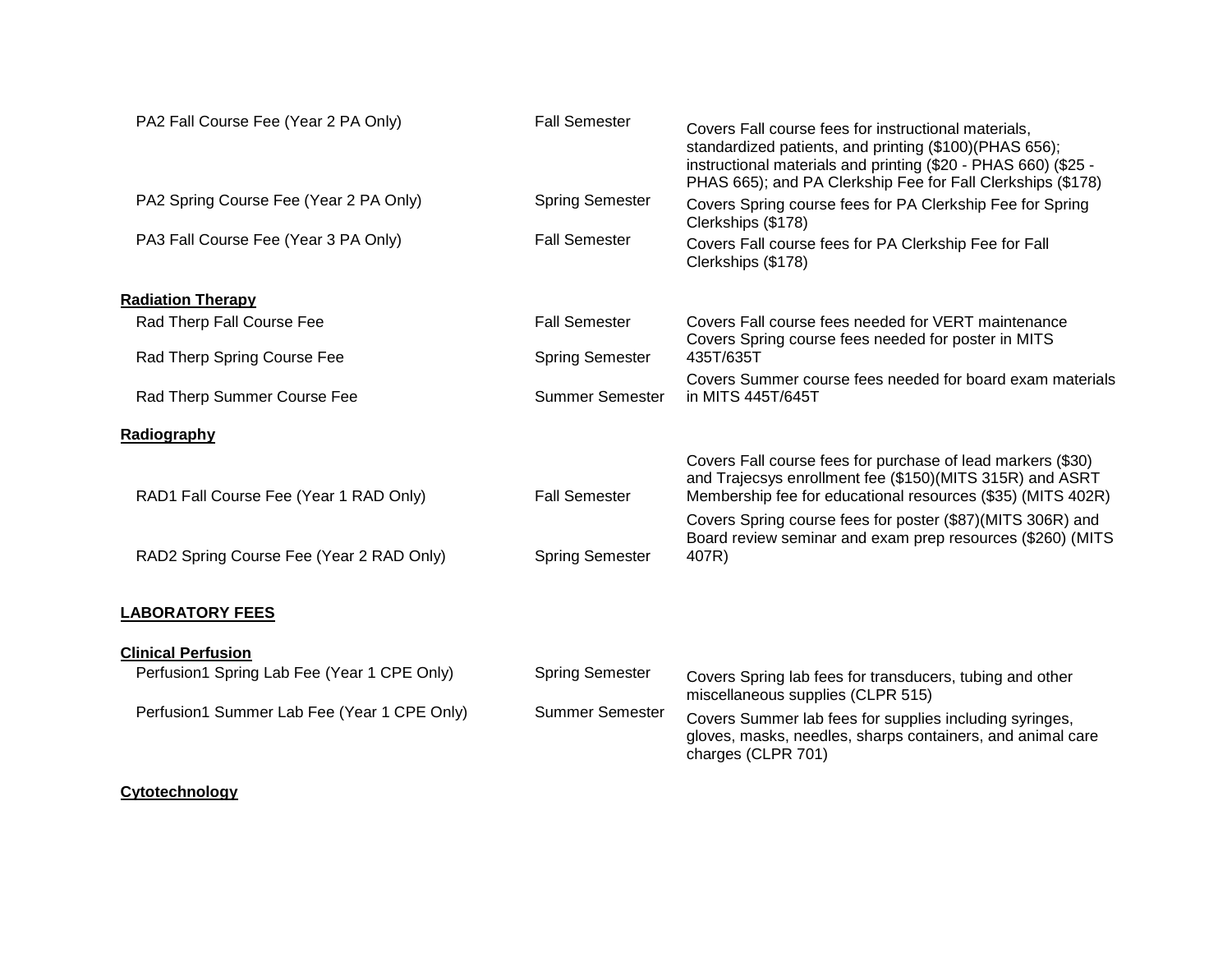| <b>Fall Semester</b>   | Covers glass slides, cover slips, gloves, plastic aprons, and<br>other lab supplies for 701                                                                                                                                                                                                                                                           |
|------------------------|-------------------------------------------------------------------------------------------------------------------------------------------------------------------------------------------------------------------------------------------------------------------------------------------------------------------------------------------------------|
| <b>Spring Semester</b> | Covers glass slides, cover slips, gloves, plastic aprons, and<br>other lab supplies for 714                                                                                                                                                                                                                                                           |
|                        |                                                                                                                                                                                                                                                                                                                                                       |
| <b>Fall Semester</b>   | Covers Fall Lab fees for standardized patient and lab scan<br>supplies (MITS 412S/612S)                                                                                                                                                                                                                                                               |
| <b>Spring Semester</b> | Covers Spring Lab fees for standardized patient and lab scan<br>supplies (MITS 402S/602S)                                                                                                                                                                                                                                                             |
| <b>Summer Semester</b> | Covers Summer Lab fees for standardized patient and lab<br>scan supplies (MITS 452S/652S)                                                                                                                                                                                                                                                             |
|                        |                                                                                                                                                                                                                                                                                                                                                       |
| Per Course             | Covers wet lab materials; microscope use                                                                                                                                                                                                                                                                                                              |
| Per Course             | Covers wet lab materials; microscope use                                                                                                                                                                                                                                                                                                              |
|                        | Covers laboratory supplies for MLS 407, 408, 409, 410, 411;<br>summer student laboratory increased by 2 weeks in 2015,<br>spending more for micro (409) and immunohemo (411)                                                                                                                                                                          |
| <b>Fall Semester</b>   | supplies.                                                                                                                                                                                                                                                                                                                                             |
|                        |                                                                                                                                                                                                                                                                                                                                                       |
| <b>Fall Semester</b>   | Covers Fall lab fees for HMS I: range of motion measurement<br>supplies (goniometer, inclinometer, tape measure- \$75),<br>mobility (gait belts, equipment replacement/upkeep including<br>wheelchairs, assistive devices for gait and devices to assist<br>patients with transferring- \$20), and hourly salaries for<br>standardized patients-\$10) |
| <b>Spring Semester</b> | Covers Spring lab fees for standardized patients, linens, hi-lo<br>table maintenance and repair (HMS II- \$20)                                                                                                                                                                                                                                        |
|                        |                                                                                                                                                                                                                                                                                                                                                       |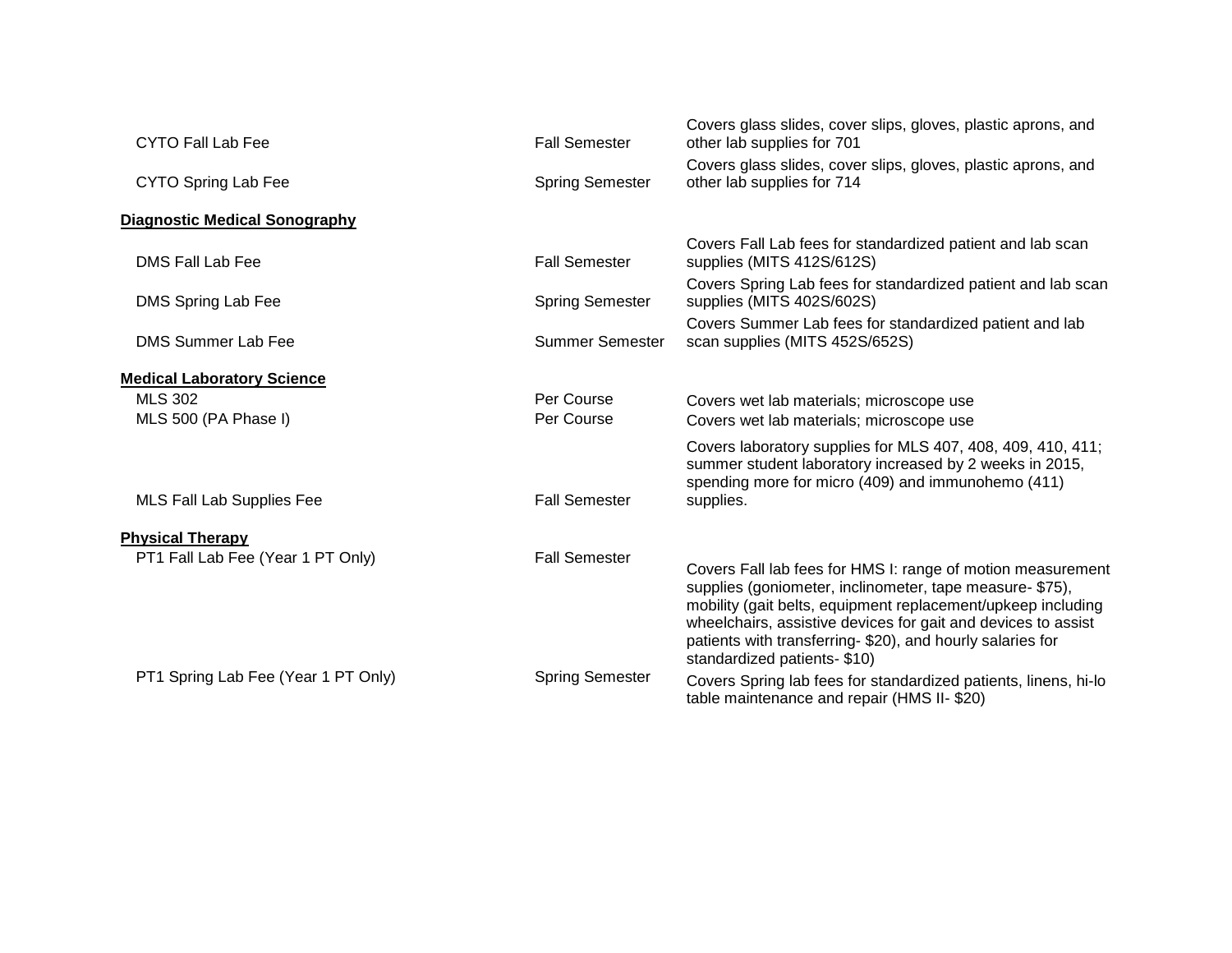| PT1 Summer Lab Fee (Year 1 PT Only)               | <b>Summer Semester</b> |                                                                                                                                                                                                                                                                                                                                                                                                                                                                                                                                                                                                                                                                     |
|---------------------------------------------------|------------------------|---------------------------------------------------------------------------------------------------------------------------------------------------------------------------------------------------------------------------------------------------------------------------------------------------------------------------------------------------------------------------------------------------------------------------------------------------------------------------------------------------------------------------------------------------------------------------------------------------------------------------------------------------------------------|
|                                                   |                        | Covers Summer lab fees for gait belts, hourly salaries for<br>standardized patients, and equipment replacement and<br>upkeep, including wheelchairs, assistive devices for gait, and<br>devices to assist patients with transferring (\$48)(PHYT 506);<br>linens, electrodes, iontophoresis patches/electrodes,<br>ultrasound gel, unit maintenance/calibration, unit rentals, tape,<br>gauze, alcohol wipes, lotion for soft tissue mobilization,<br>hot/cold packs, instrument assisted soft tissue mobilization<br>tools (\$30)(PHYT 510), and standardized patients (SPs) for<br>medical interview (\$8) (PHYT 522)                                             |
| PT2 Fall Lab Fee (Year 2 PT Only)                 | <b>Fall Semester</b>   |                                                                                                                                                                                                                                                                                                                                                                                                                                                                                                                                                                                                                                                                     |
|                                                   |                        | Covers Fall lab fees for linen, hi/lo table maintenance and<br>repair, mob belts (\$12)(PHYT 605); standardized patients and<br>replacement and maintenance of equipment such as<br>sphygmomanometers, incentive spirometers, single-use items<br>such as mouth pieces for flow meters and straws for simulated<br>lung disease activities (\$35)(PHYT 610); replacement of<br>consumable exercise equipment such as Theraband,<br>Theratubing, weighted balls, straps, lab sheets, towels, and<br>standardized patients (\$12) (PHYT 615); standardized<br>patients and replacement of air splints and alcohol wipes<br>(\$10) (PHYT 616); linens (\$5) (PHYT 630) |
| PT2 Spring Lab Fee (Year 2 PT Only)               | <b>Spring Semester</b> |                                                                                                                                                                                                                                                                                                                                                                                                                                                                                                                                                                                                                                                                     |
|                                                   |                        | Covers Spring lab fees for linens, tape for treatment<br>techniques, exercise equipment, manual therapy equipment,<br>hi-lo table maintenance, standardized patients, and simulation<br>(\$46)(PHYT 606); linens and clean-up of the CFHL facilities<br>after lab (\$5)(PHYT 612); standardized patients and linens,<br>replacement costs for leg loops (\$8)(PHYT 617), and splinting<br>material, splint straps, rigid strapping tape and foundation<br>tape, and linens (\$20) (PHYT 624)                                                                                                                                                                        |
| <b>Other Fees</b><br><b>Additional Other Fees</b> |                        |                                                                                                                                                                                                                                                                                                                                                                                                                                                                                                                                                                                                                                                                     |
| CAHP Technology Fee - All CAHP students except    | Fall/Spring            | Supports classroom technology for Bennett Hall on the                                                                                                                                                                                                                                                                                                                                                                                                                                                                                                                                                                                                               |
| <b>MLS</b>                                        | Semester               | Omaha Campus, the Health Science Education Complex on<br>the Kearney campus, and other classrooms on the Omaha<br>campus used by CAHP programs                                                                                                                                                                                                                                                                                                                                                                                                                                                                                                                      |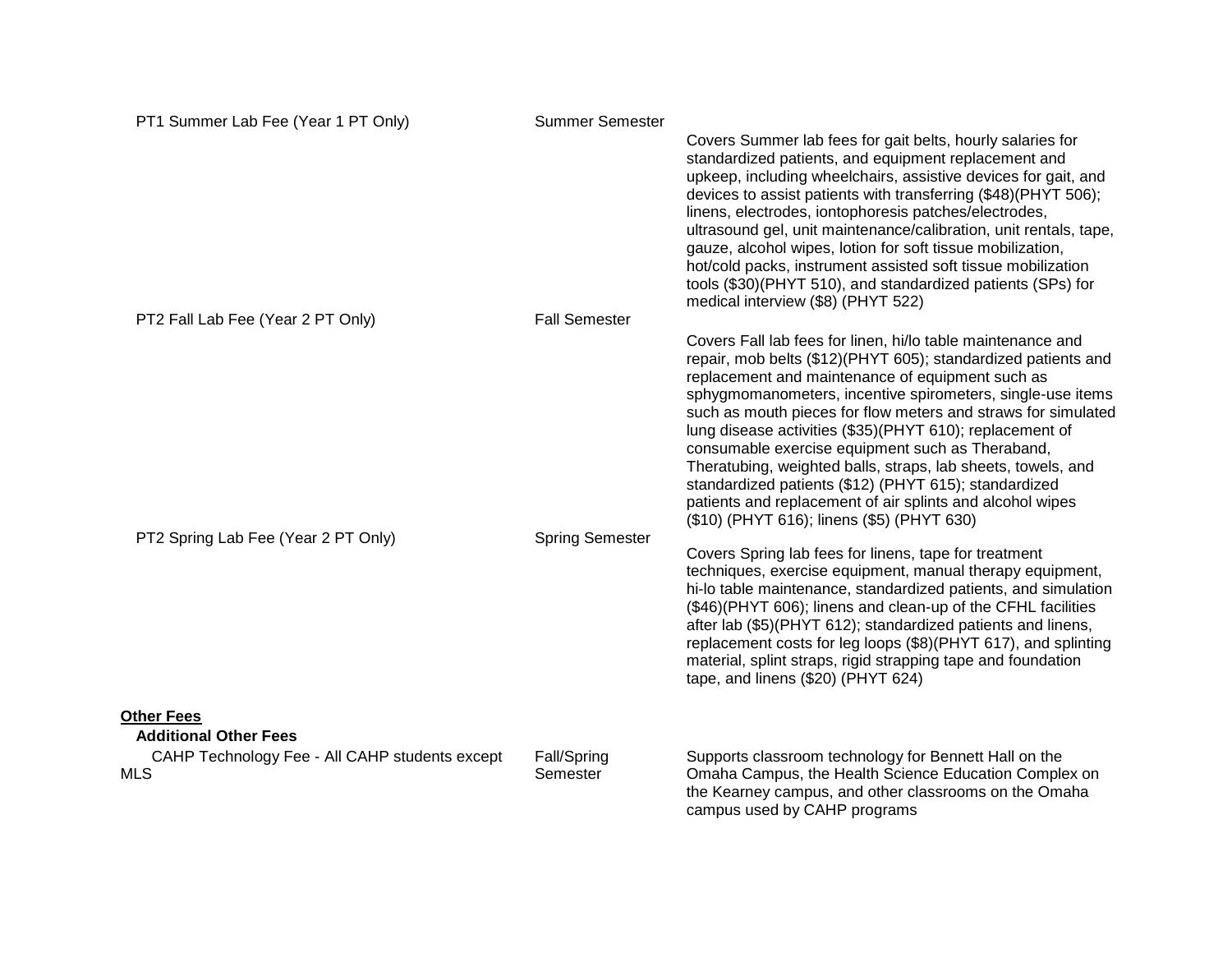MLS-Technology Fee **Per Semester** Covers maintenance and replacement of iPads used in student lab on Omaha and Kearney campuses; maintenance virtual microscopy equipment and student access to web based viewer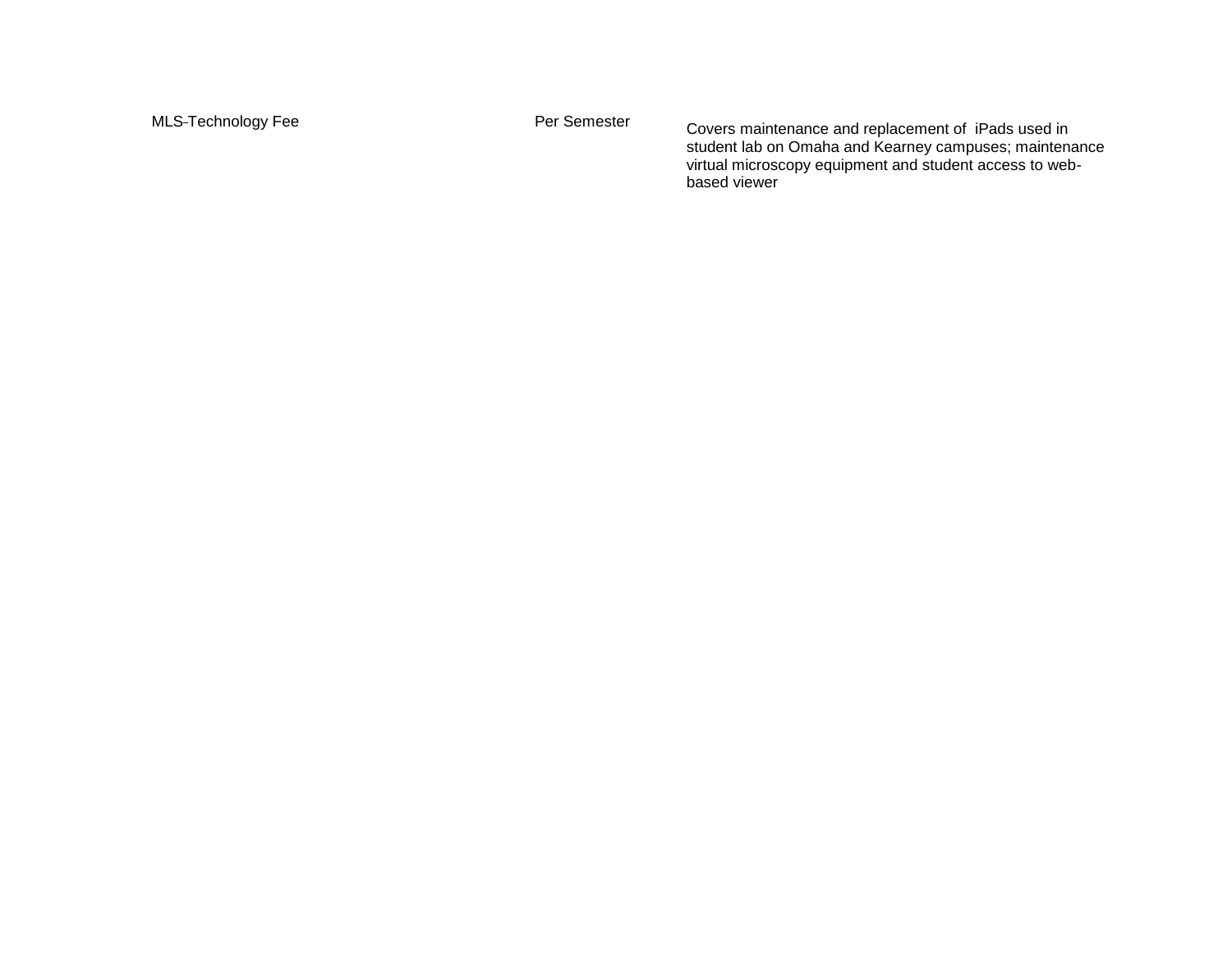#### College of Dentistry

Equipment Replacement Fund – Dentistry. These funds are used by the College to purchase and replace unrepairable equipment, worn out equipment, and equipment that has reached the end of its equipment life cycle.

Equipment Replacement Fund – Dental Hygiene. These funds are used by the College to purchase and replace unrepairable equipment, worn out equipment, and equipment that has reached the end of its equipment life cycle.

Technology Fee – D1, D2, D3, and D4 Students. These funds are used by the College to maintain the clinic electronic dental records (EDRs), pay annual licensing fees and software upgrades, buy new software and upgrades needed to support educational/course delivery and clinical instruction, and repair and replace College-owned hardware and peripherals.

Technology Fee – Dental Hygiene. These funds are used by the College to maintain the clinic electronic dental records (EDRs), pay annual licensing fees and software upgrades, buy new software and upgrades needed to support educational/course delivery and clinical instruction, and repair and replace College-owned hardware and peripherals.

Dental Instruments - Dentistry 1, 2 and 3. These funds are used by the College in the management of all dental instruments, including inventory management, sterilization, packaging, distribution and calibration. Further, all dental materiel, supplies and biomaterials are purchased with this fund, as are auxiliary services such as the provision of clothing (scrubs), laundry, etc.

Dental Books and Instruments - Dentistry 4. These funds are used by the College in the management of all dental instruments, including inventory management, sterilization, packaging, distribution and calibration. Further, all dental materiel, supplies and biomaterials are purchased with this fund, as are auxiliary services such as the provision of clothing (scrubs), laundry, etc. Additionally, the College purchases all texts, books and course materials for each D4 student.

Dental Hygiene 3 Instruments Dental Hygiene 4 Instruments. These funds are used by the College in the management of all dental hygiene instruments, including inventory management, sterilization, packaging, distribution and calibration. Further, all dental materiel, supplies and biomaterials are purchased with this fund, as are auxiliary services such as the provision of clothing (scrubs), laundry, etc.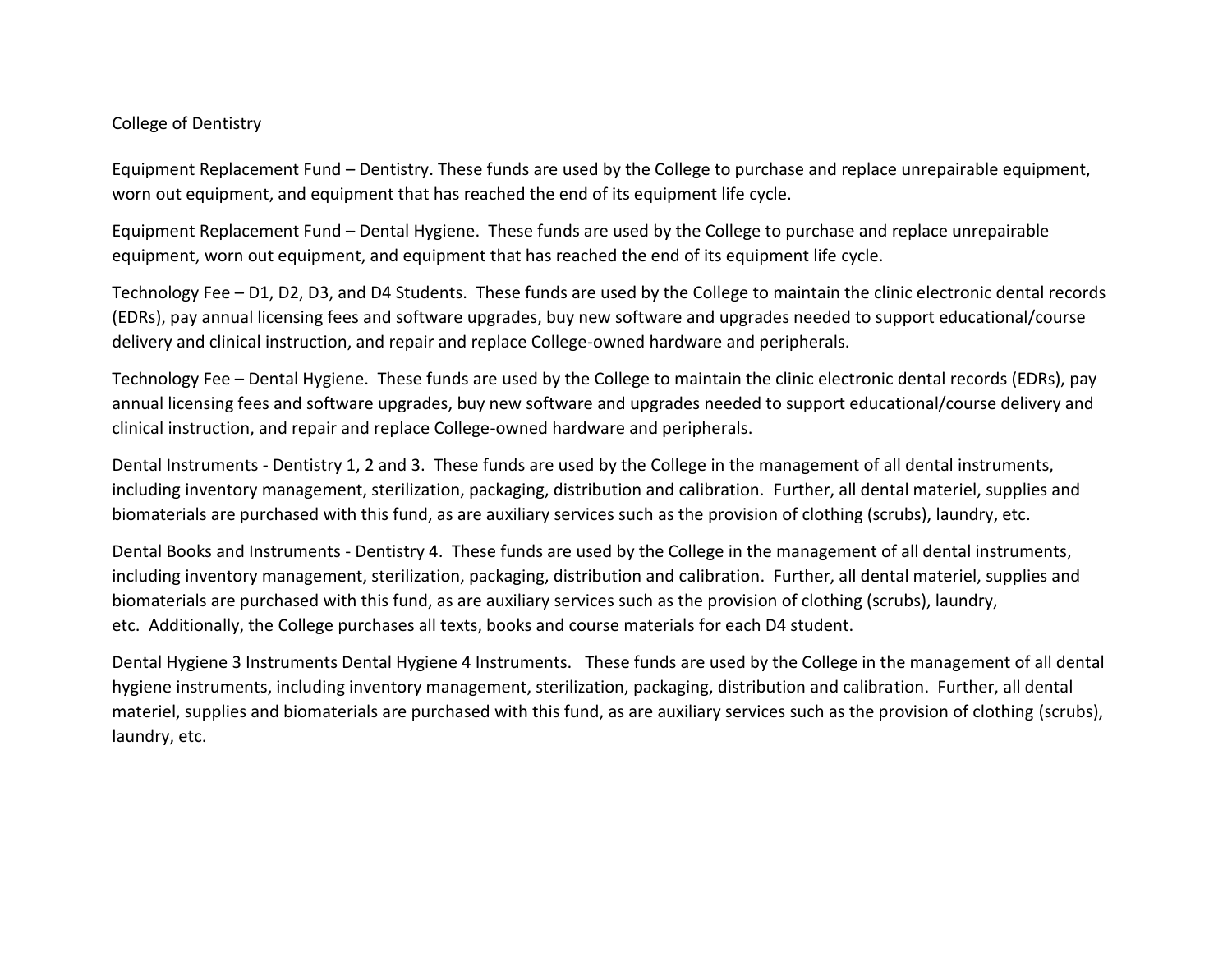#### College of Medicine

Pharmacy 470/570 (PT and Nurses)

The funds will be used to provide course materials for the student academic studies.

GCBA 452 Radiation Tech, GCBA 552 Anatomy for Pharmacist, GCBA 812 Neuroanatomy, GCBA 826 Histology, GCBA 830 Electron Microscopy, 832 GCBA Cell & Tissue Culture, GCBA 908 Advanced Hematology, GCBA 910/920 Gross Anatomy, GCBA 924 Select Problems in Electron Microscopy, GCBA/ Anatomy for PA's, GCBA/ Anatomy for PT's, M-ID 711 Anatomic Dissection The funds will be used to support the salaries, operating expenses and supplies of the anatomy lab.

GCBA 814 Neuroanatomy Lab, GCBA 825 Histology (Master in Medical Anatomy), GCBA 909 Gross Anatomy lab (Masters in Medical Anatomy), GCBA 913 Cross-Sectional Anatomy (Master in Medical Anatomy), Technology Fee – All Master in Medical Anatomy (MMA)

The funds are needed to support the salaries, operating expenses and supplies of the anatomy lab for the MMA programs

# COM Anatomy and Neuroanatomy Fee

The funds are needed to support the salaries, operating expenses and supplies of the anatomy lab for Medical Students anatomy program. This fee support anatomy teaching activity in first phase of the Medical student Curriculum.

M-ID 532 Acute Care Training

Lab fee to operate expenses and supplies in the instruction of the J-Term program.

Anatomy for PA's, GCBA/ Anatomy for PT's

The funds will be used to support the salaries, operating expenses and supplies of the anatomy lab for the PT and PA programs.

PAMM 507 (PA's, Clinical Per fusionists), Pharmacy 470/570 (PT and Nurses) and PAMM 680/682 Pharmacy The funds will be used to provide course materials for the student academic studies

PAMM 509 Immunology, Pharmacy and PAMM 550 Medical Micro/Pharmacy The funds will be used to provide course materials for the student didactic studies.

COM Technology Fee

The College established this fee with the opening of the Michael Sorrell Center and the College assumed the responsibility for the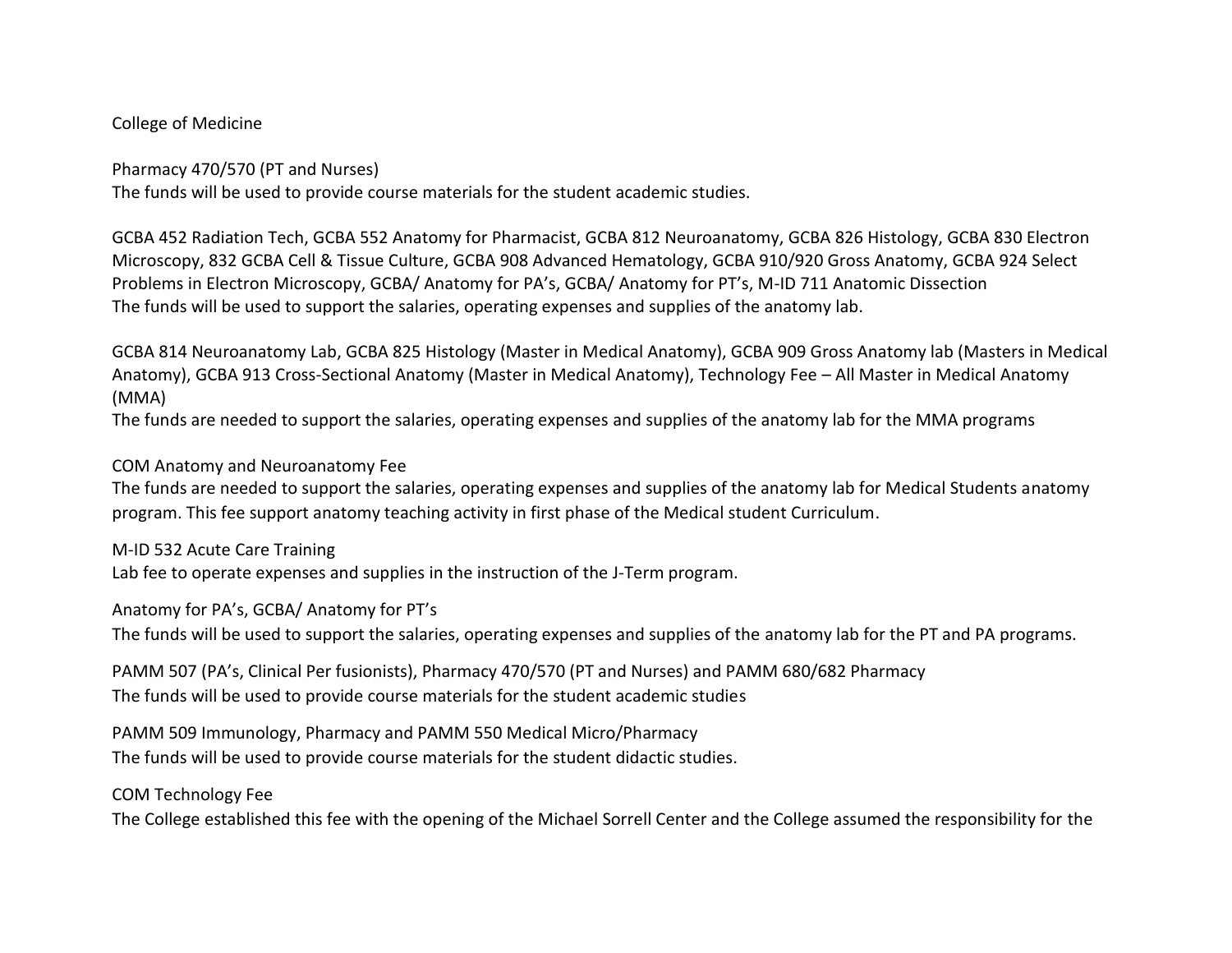replacement of equipment in the Computer and Clinical Skill Labs. The College determined that there was a need for a five-year plan to provide available funds for replacement equipment. The original equipment is now over five years old and the college is using these funds for replacement as noted by the projected excess expenses over income. The College will continue to evaluate the fees to see what funds will be needed on a yearly basis.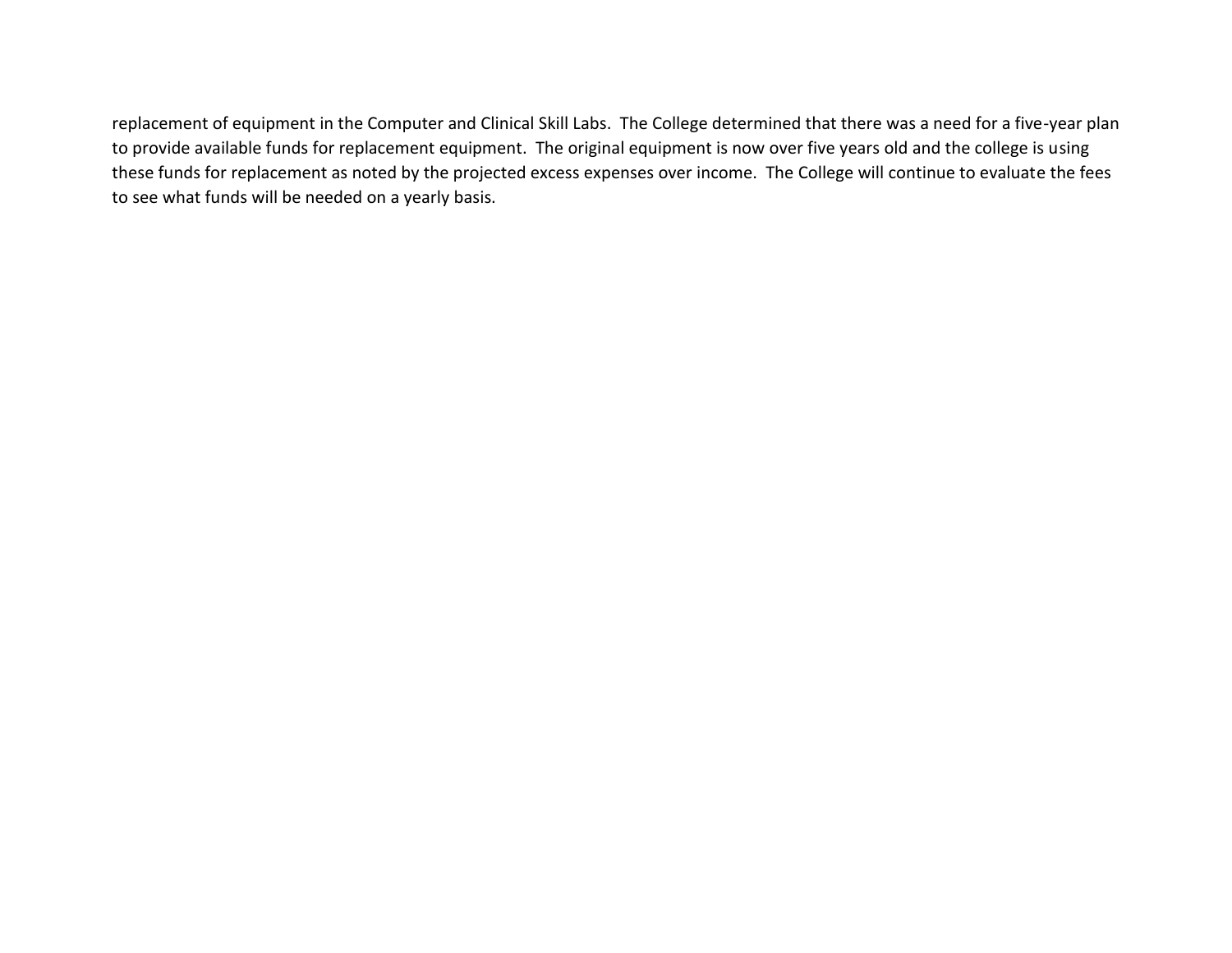# College of Nursing

| <b>Type of Fee</b>                | <b>Purpose of Fee</b>                                                                                                                                                                                                                                                                                  |
|-----------------------------------|--------------------------------------------------------------------------------------------------------------------------------------------------------------------------------------------------------------------------------------------------------------------------------------------------------|
| <b>Distributive Learning Fee:</b> | Supports expenses related to distance education such as providing, repairing, and<br>upgrading equipment; expenses and equipment to support learning in virtual reality<br>environment; instructional technology services; and specialized personnel and<br>services to support distributive learning. |
|                                   |                                                                                                                                                                                                                                                                                                        |
| <b>Technology Fee:</b>            | Supports expenses related to classroom, testing center and learning technology,<br>such as repair/upgrade classroom equipment, replacement/repair of clinical<br>equipment, and specialized personnel to support instructional technology<br>deployment, training, and use.                            |
|                                   |                                                                                                                                                                                                                                                                                                        |
| <b>ATI Fee:</b>                   | Supports testing software, equipment, supplies, salaries of specialized personnel,<br>and NCLEX review sessions.                                                                                                                                                                                       |
|                                   |                                                                                                                                                                                                                                                                                                        |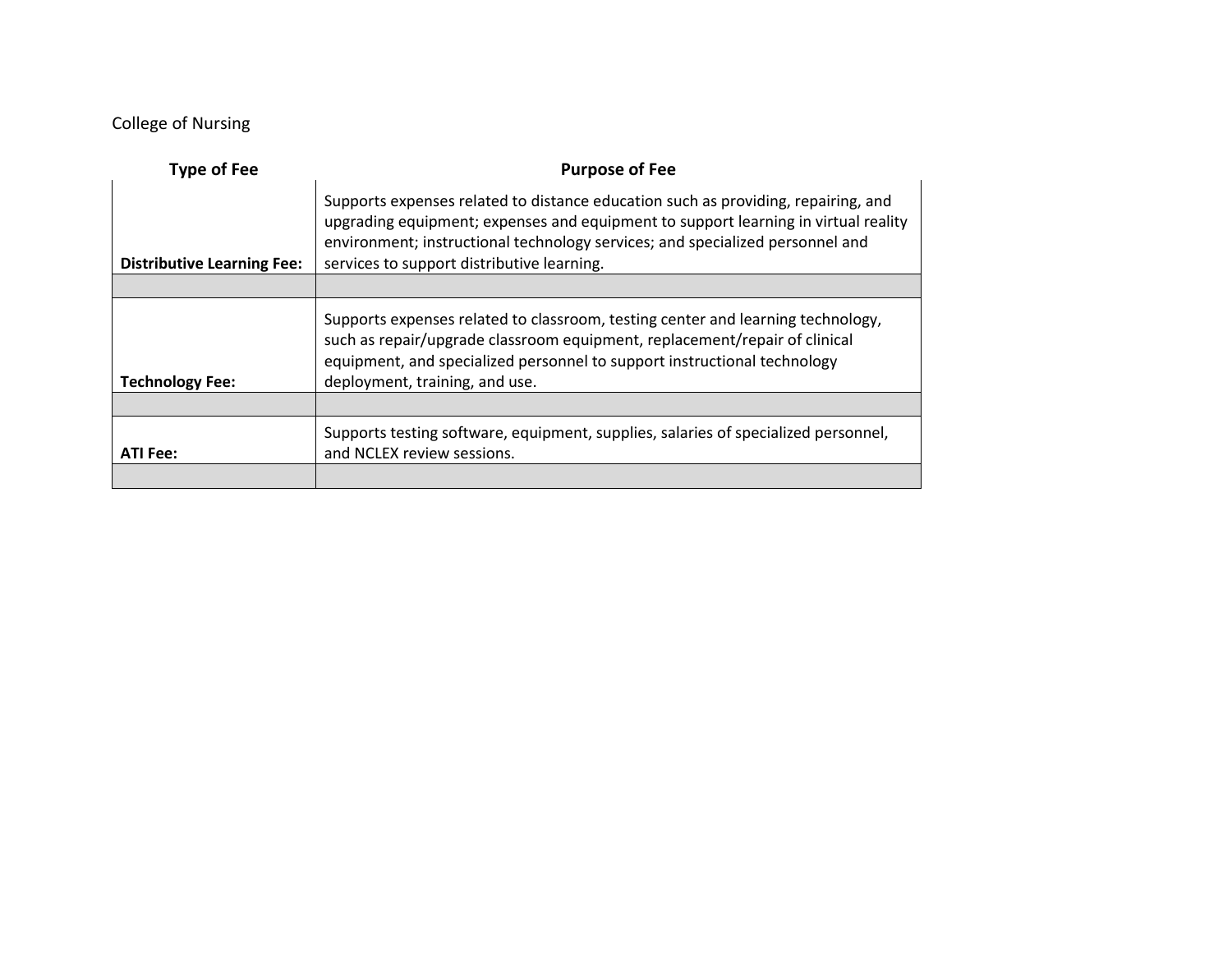#### College of Pharmacy

**Technology fee:** The technology fee is for operating expenses for technology including ongoing software and hardware maintenance and expenses in the College of Pharmacy. Extensive technology hardware (e.g. a CAE video lecture capture system; McKesson pharmacy dispensing system) and software packages (e.g., the McKesson system) that have significant ongoing maintenance costs.

In addition, this fee supports the student iPad program, which makes the curriculum paperless for students. This program requires additional technology hardware expenses such as an electronic device for students. Additional expenses include .50 FTE for a technical sim lab specialist.

**Program fee:** Supports course related expenses such as syllabi printing, student printing expenses, and copier expenses. Supports lab related expenses such as lab supplies and a portion of Administrative Staff support salaries.

**Locker fee:** Supports locker, locks, and maintenance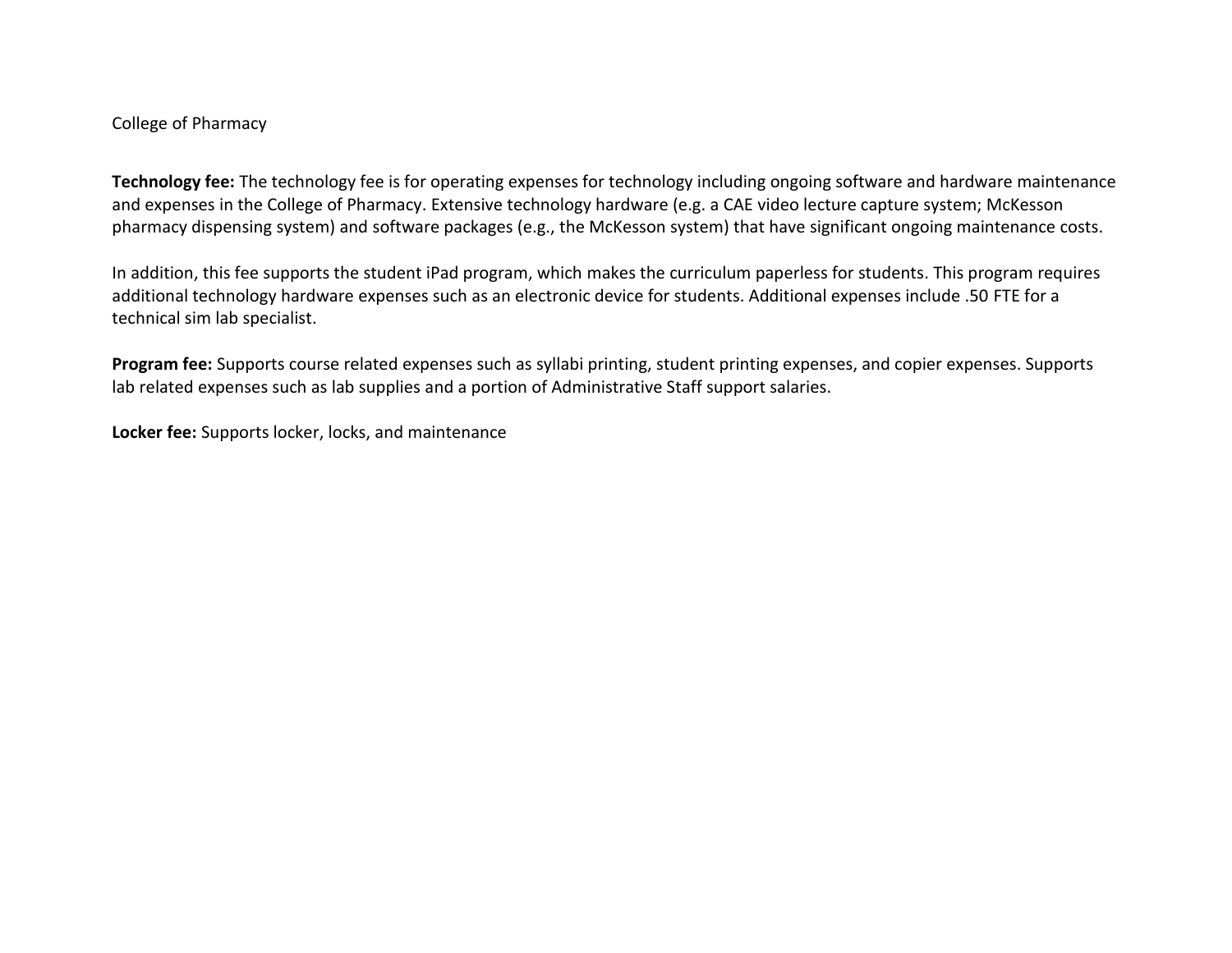# College of Public Health Fees

ENV 800

Description of Use:

This fee covers the cost for course requirements of the CPR/AED/First Aid certification training and the OSHA 30 Hour General Industry Safety Card.

# COPH Distributive Learning Fee

Description of Use:

Supports expenses related to distance education such as providing, repairing, and upgrading equipment and software; expenses, software and equipment to support learning in virtual reality environment; instructional technology services and specialized personnel and services to support distributive learning.

COPH Technology Fee

Description of Use:

Supports expenses related to classroom and learning technology, such as replacement/repair/upgrade classroom equipment, replacement/repair of equipment related to student research training, and specialized personnel to support instructional technology deployment, training, and use.